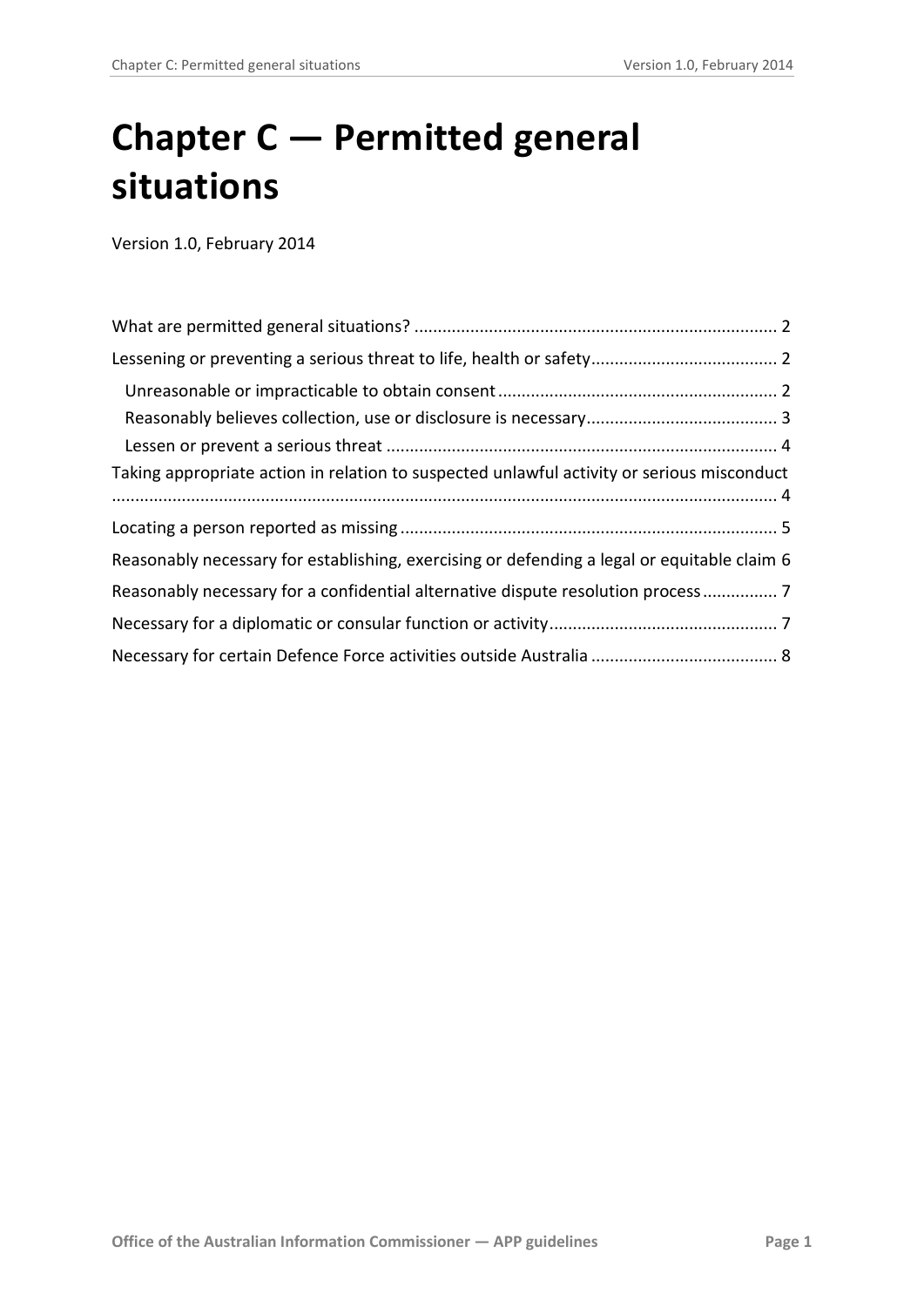#### <span id="page-1-0"></span>**What are permitted general situations?**

C.1 The information handling requirements imposed by some APPs do not apply if a 'permitted general situation' exists. This exception applies in relation to the collection of sensitive information (APP 3), the use or disclosure of personal information (APPs 6 and 8) and the use or disclosure of a government related identifier (APP 9). It is nevertheless open to an APP entity to comply with the APP requirements even though an exception applies.

- C.2 There are seven permitted general situations listed in s 16A:
	- lessening or preventing a serious threat to the life, health or safety of any individual, or to public health or safety (see APPs 3.4(b), 6.2(c), 8.2(d) and 9.2(d))
	- taking appropriate action in relation to suspected unlawful activity or serious misconduct (see APPs 3.4(b), 6.2(c), 8.2(d) and 9.2(d))
	- locating a person reported as missing (see APPs 3.4(c), 6.2(c) and 8.2(d))
	- asserting a legal or equitable claim (see APPs 3.4(c) and 6.2(c))
	- conducting an alternative dispute resolution process (see APPs 3.4(b) and 6.2(c))
	- performing diplomatic or consular functions this permitted general situation only applies to agencies (see APP 3.4(b), 6.2(c) and 8.2(d))
	- conducting specified Defence Force activities this permitted general situation only applies to the Defence Force (see APP 3.4(b), 6.2(c) and 8.2(d))

C.3 These permitted general situations are discussed generally below. Specific examples relevant to each APP are also given in the chapter relating to that APP.

### <span id="page-1-1"></span>**Lessening or preventing a serious threat to life, health or safety**

C.4 This permitted general situation applies when an APP entity is collecting, using or disclosing personal information or a government related identifier, and:

- it is unreasonable or impracticable to obtain the individual's consent to the collection, use or disclosure, and
- the entity reasonably believes that the collection, use or disclosure is necessary to lessen or prevent a serious threat to the life, health or safety of any individual, or to public health or safety (s 16A, Item 1).

#### <span id="page-1-2"></span>**Unreasonable or impracticable to obtain consent**

C.5 Consent is defined as 'express consent or implied consent' (s 6(1)) and is discussed in Chapter B (Key concepts). The main criteria for establishing consent are:

- the individual is adequately informed before giving consent
- the individual gives consent voluntarily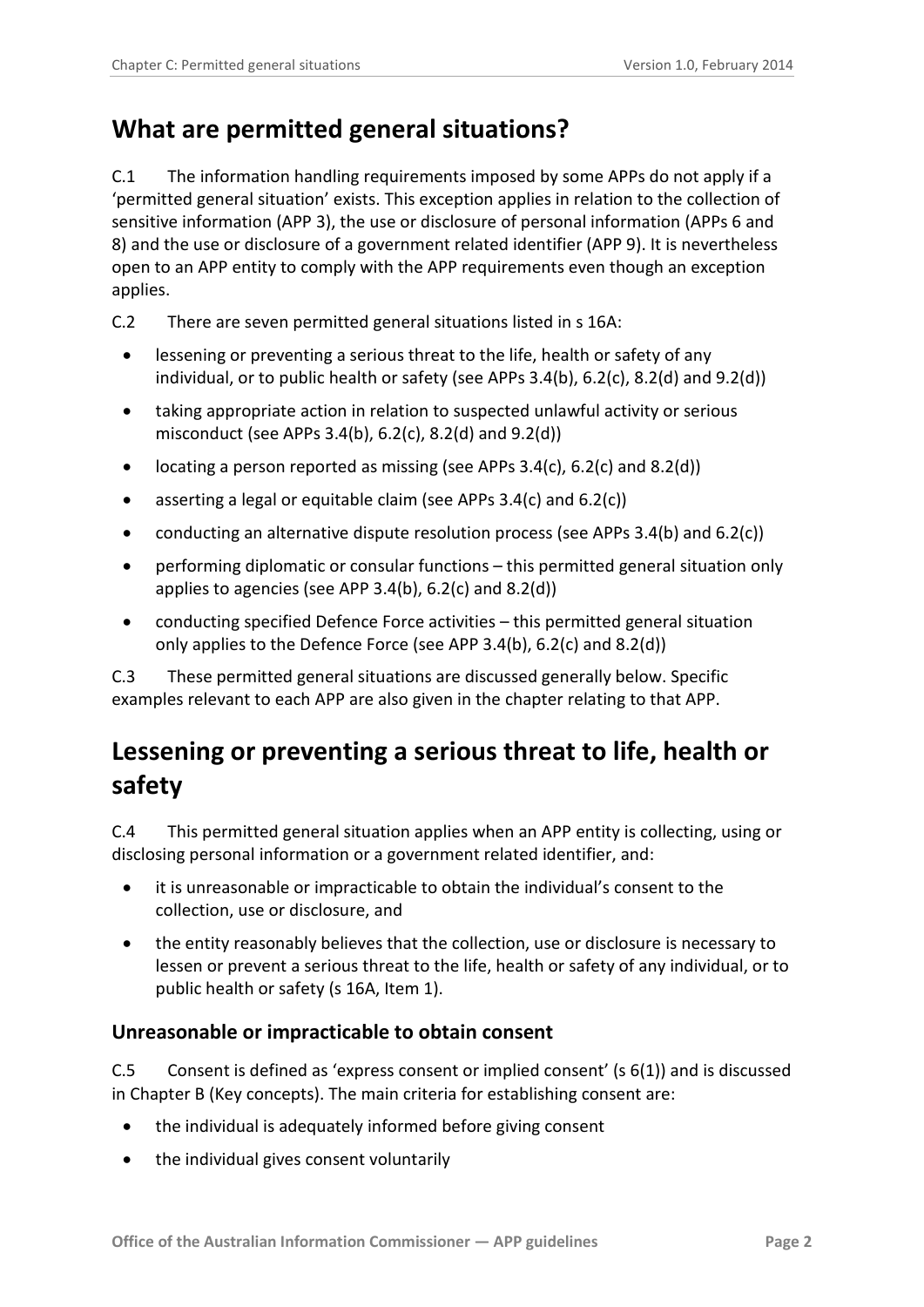- the consent is current and specific, and
- the individual has the capacity to understand and communicate their consent.

C.6 An APP entity should be able to point to one or more clear reasons that make it unreasonable or impracticable to obtain an individual's consent. Relevant considerations may include:

- the nature of, and potential consequences associated with, the serious threat. For example, the urgency of a situation and level of threatened harm may require collection, use or disclosure before it is possible to seek consent
- the possible adverse consequences for an individual if their consent is not obtained before the collection, use or disclosure. It may be more difficult for an entity to establish that it was unreasonable or impracticable to obtain the individual's consent as the risk of adversity increases
- the source of the threat. For example, it may be unreasonable to seek consent from the individual posing the threat where that individual could reasonably be anticipated to withhold consent, or where the act of seeking that individual's consent could increase the threat
- the ability to contact the individual to obtain consent. For example, it may be impracticable to obtain consent if the individual's location is unknown after reasonable enquiries have been made, or if they cannot be contacted for another reason
- the capacity of the individual to give consent. For example, it may be unreasonable or impracticable to obtain consent where an individual is incapable of communicating consent because of their physical or psychological state or their age (capacity is discussed as part of 'consent' in Chapter B (Key concepts))
- the number of individuals whose personal information is to be collected, used or disclosed. For example, it may be impracticable to obtain consent from a very large number of individuals (though see below as to the relevance of inconvenience, time and costs)
- the inconvenience, time and cost involved in obtaining consent. However, an entity is not excused from obtaining consent by reason only that it would be inconvenient, time-consuming or impose some cost to do so. Whether these factors make it impracticable to obtain consent will depend on whether the burden is excessive in all the circumstances.

#### <span id="page-2-0"></span>**Reasonably believes collection, use or disclosure is necessary**

C.7 Where it is unreasonable or impracticable to obtain consent, an APP entity must reasonably believe the collection, use or disclosure is necessary to lessen or prevent a serious threat. The terms 'reasonably believes' and 'necessary' are discussed in Chapter B (Key concepts).

C.8 In summary, there must be a reasonable basis for the belief, and not merely a genuine or subjective belief. It is the responsibility of an APP entity to be able to justify its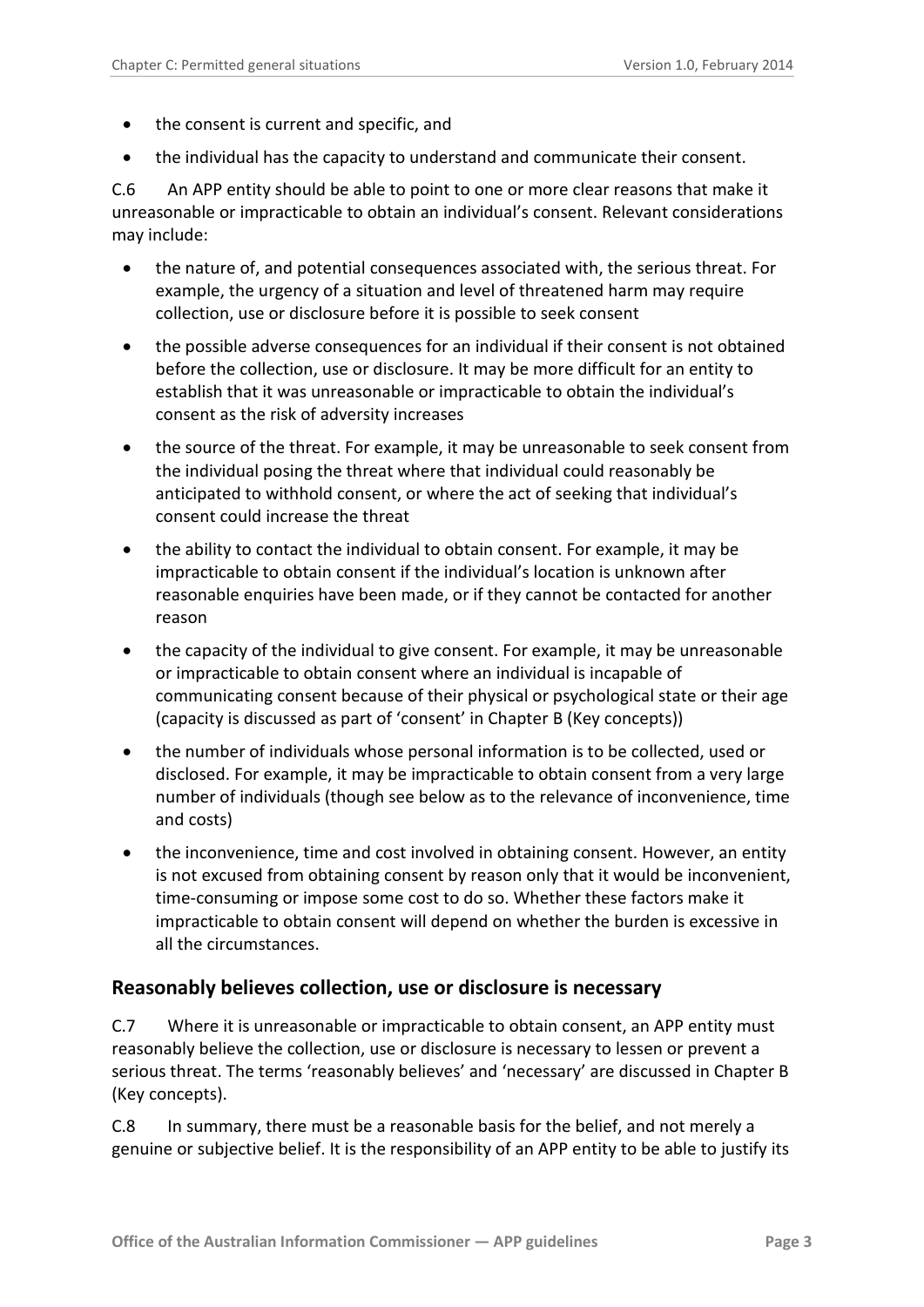reasonable belief. A collection, use or disclosure would not be considered necessary where it is merely helpful, desirable or convenient.

#### <span id="page-3-0"></span>**Lessen or prevent a serious threat**

C.9 This permitted general situation applies to a serious threat to the life, health or safety of any individual, or to public health or safety. The permitted general situation would not apply after the threat has passed. A 'serious' threat is one that poses a significant danger to an individual or individuals. The likelihood of a threat occurring as well as the consequences if the threat materialises are both relevant. A threat that may have dire consequences but is highly unlikely to occur would not normally constitute a serious threat. On the other hand, a potentially harmful threat that is likely to occur, but at an uncertain time, may be a serious threat, such as a threatened outbreak of infectious disease. This allows an APP entity to take preventative action to stop a serious threat from escalating before it materialises.

C.10 The permitted general situation applies to a threat to life, health or safety. This can include a threat to a person's physical or mental health and safety. It could include a potentially life threatening situation or one that might reasonably result in other serious injury or illness. The permitted general situation would not ordinarily extend to a threat to an individual's finances or reputation.

C.11 The threat may be to an individual the APP entity is dealing with or to another person. It may also be a threat of serious harm to an unspecified individual, such as a threat to inflict harm randomly.

C.12 A 'serious threat to public health or safety' relates to broader safety concerns affecting a number of people. Examples include:

- the potential spread of a communicable disease
- harm, or threatened harm, to a group of people due to a terrorist incident
- harm caused by an environmental disaster.

C.13 If time permits, attempts could be made to seek the consent from the relevant individuals for the collection, use or disclosure, before relying on this permitted general situation.

### <span id="page-3-1"></span>**Taking appropriate action in relation to suspected unlawful activity or serious misconduct**

C.14 This permitted general situation applies when an APP entity is collecting, using or disclosing personal information or a government related identifier, and the entity:

- has reason to suspect that unlawful activity, or misconduct of a serious nature, that relates to the entity's functions or activities has been, is being, or may be engaged in, and
- reasonably believes that the collection, use or disclosure is necessary in order for the entity to take appropriate action in relation to the matter (s 16A, Item 2).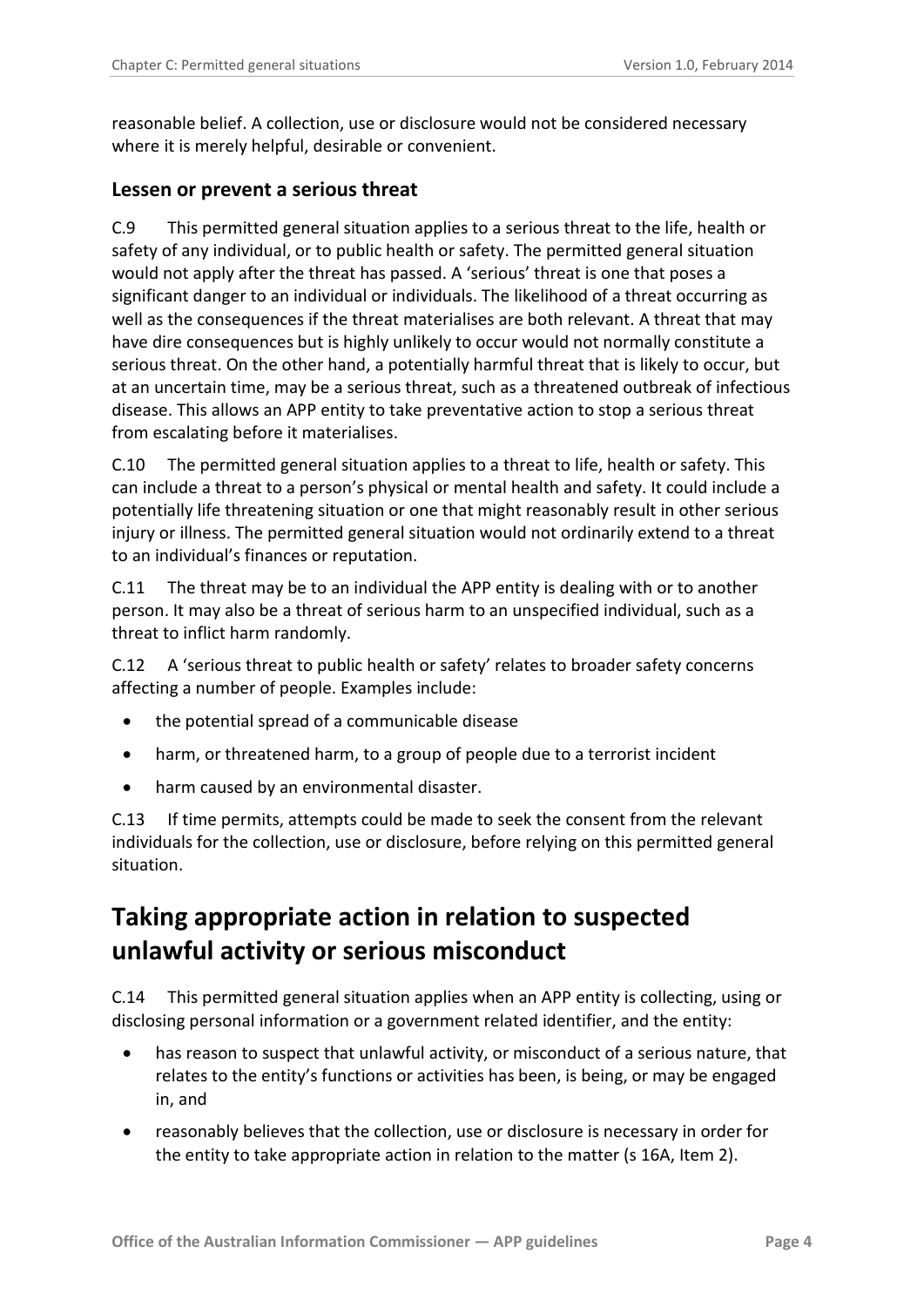C.15 This permitted general situation is intended to apply to an APP entity's internal investigations about activities within or related to the entity.<sup>[1](#page-0-0)</sup> It applies when the entity has reason to suspect unlawful activity, as well as misconduct of a serious nature that does not necessarily amount to unlawful activity.

C.16 'Unlawful activity' is not defined in the Privacy Act. The core meaning is activity that is criminal, illegal or prohibited or proscribed by law, and can include unlawful discrimination or harassment, but does not include breach of a contract. Examples of unlawful activity include criminal offences, unlawful discrimination, and trespass. The unlawful activity must relate to the APP entity's functions or activities. For example, harassment or discrimination within an entity would be an unlawful activity.

C.17 'Misconduct' is defined in s 6(1) to include 'fraud, negligence, default, breach of trust, breach of duty, breach of discipline or any other misconduct in the course of duty'. 'Serious' misconduct does not cover minor breaches and transgressions. The serious misconduct must relate to the APP entity's functions or activities. For example, a serious breach by a staff member of the Australian Public Service Code of Conduct, or fraudulent conduct by a professional adviser or a client in relation to the entity's functions or activities.

C.18 An APP entity must have 'reason to suspect' that unlawful activity or serious misconduct is being, or may be engaged in. Though only a reasonable suspicion is required, it is the responsibility of the entity to be able to justify the suspicion.

C.19 An APP entity must 'reasonably believe' that the collection, use or disclosure of personal information is 'necessary' for the entity to take 'appropriate action'. 'Reasonably believes' and 'necessary' are discussed further in Chapter B (Key concepts). In summary, there must be a reasonable basis for the belief that the collection, use or disclosure is necessary, and not merely a genuine or subjective belief. A collection, use or disclosure would not be considered necessary where it is merely helpful, desirable or convenient. It is the responsibility of an entity to be able to justify its reasonable belief.

C.20 Whether action is 'appropriate' will depend on the nature of the suspected unlawful activity or misconduct and the nature of the action that the APP entity proposes to take. Appropriate action may include investigating an unlawful activity or serious misconduct and reporting these matters to the police or another relevant person or authority. $^2$  $^2$  For example, if an entity reasonably believes that it cannot effectively investigate serious misconduct without collecting, using or disclosing personal information, this permitted general situation may apply.

### <span id="page-4-0"></span>**Locating a person reported as missing**

-

C.21 This permitted general situation applies when an APP entity reasonably believes that the collection, use or disclosure of personal information is reasonably necessary to

<span id="page-4-2"></span><span id="page-4-1"></span><sup>&</sup>lt;sup>1</sup> Explanatory Memorandum, Privacy Amendment (Enhancing Privacy Protection) Bill 2012, p 67.<br><sup>2</sup> Where an APP entity seeks to disclose personal information to an 'enforcement body', such as the Australian Federal Policy or the police force or service of a State or Territory, it may be able to rely on the exception at APP 6.2(e). APP 6.2(e) permits the use or disclosure of personal information where an APP entity reasonably believes that the use or disclosure of the information is reasonably necessary for one or more enforcement related activities conducted by, or on behalf of, an enforcement body (see Chapter 6).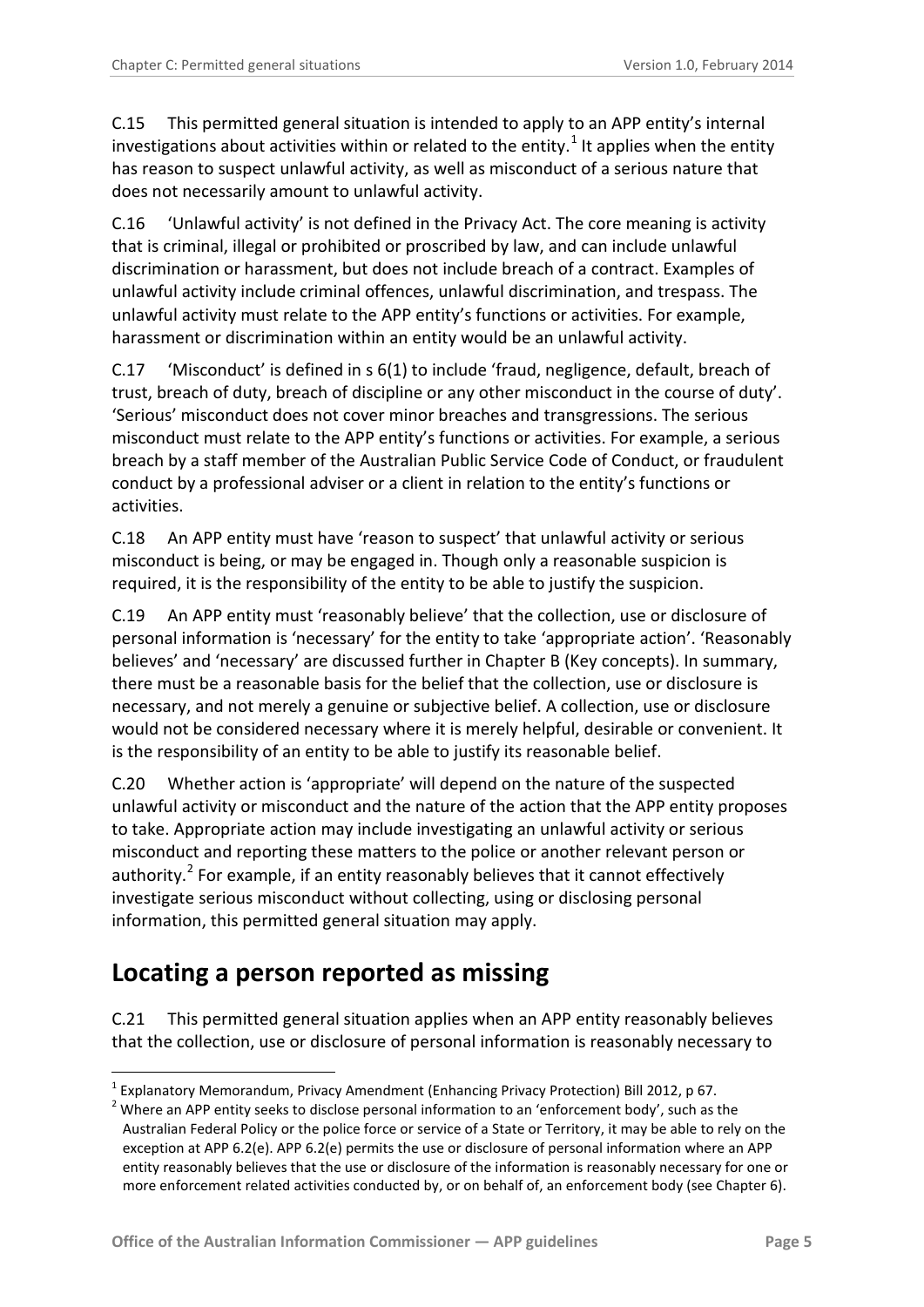assist any APP entity, body or person to locate a person who has been reported as missing. The collection, use or disclosure must comply with the rules made by the Information Commissioner under s 16A(2) (s 16A, Item 3).

C.22 The terms 'reasonably believes' and 'reasonably necessary' are discussed further in Chapter B (Key concepts). In summary, the APP entity must have a reasonable basis for the belief that the collection, use or disclosure is reasonably necessary, and not merely a genuine or subjective belief. 'Reasonably necessary' has regard to whether a reasonable person who is properly informed would agree that the collection, use or disclosure is necessary. It is the responsibility of an entity to be able to justify that the entity reasonably believes that the collection, use or disclosure is reasonably necessary.

C.23 The rules made by the Commissioner under s 16A(2) are a legislative instrument that are available on the Comlaw website.<sup>[3](#page-4-2)</sup>

# <span id="page-5-0"></span>**Reasonably necessary for establishing, exercising or defending a legal or equitable claim**

C.24 This permitted general situation applies if an APP entity collects, uses or discloses personal information that is reasonably necessary for the establishment, exercise or defence of a legal or equitable claim (s 16A, Item 4).

C.25 The term 'reasonably necessary' is discussed further in Chapter B (Key concepts). In summary, it is an objective test that has regard to whether a reasonable person, who is properly informed, would agree that the collection, use or disclosure is necessary. A collection, use or disclosure would not be considered necessary where it is merely helpful, desirable or convenient. It is the responsibility of the APP entity to be able to justify that the particular collection, use or disclosure is reasonably necessary.

C.26 This permitted general situation applies to the collection, use or disclosure of personal information in relation to existing or anticipated legal proceedings in a court or tribunal. Where legal proceedings have not yet commenced, this situation will usually only apply to a collection, use or disclosure involving a real possibility of legal proceedings, for example where professional legal advice is sought about commencing legal proceedings. By contrast, this permitted general situation does not compel an APP entity to disclose personal information in response to a request from a third party, and it may be difficult for an entity to be satisfied that it is reasonably necessary to do so solely on the basis that a third party has requested the information in connection with existing or anticipated legal proceedings.

C.27 An APP should not rely on this permitted general situation to disclose personal information if doing so would be contrary to an Australian law (for example, a statutory secrecy provision) or a legal order or principle (for example, if disclosure would be a breach of legal professional privilege).

<span id="page-5-1"></span>-

 $3$  See Comlaw website <www.comlaw.gov.au>.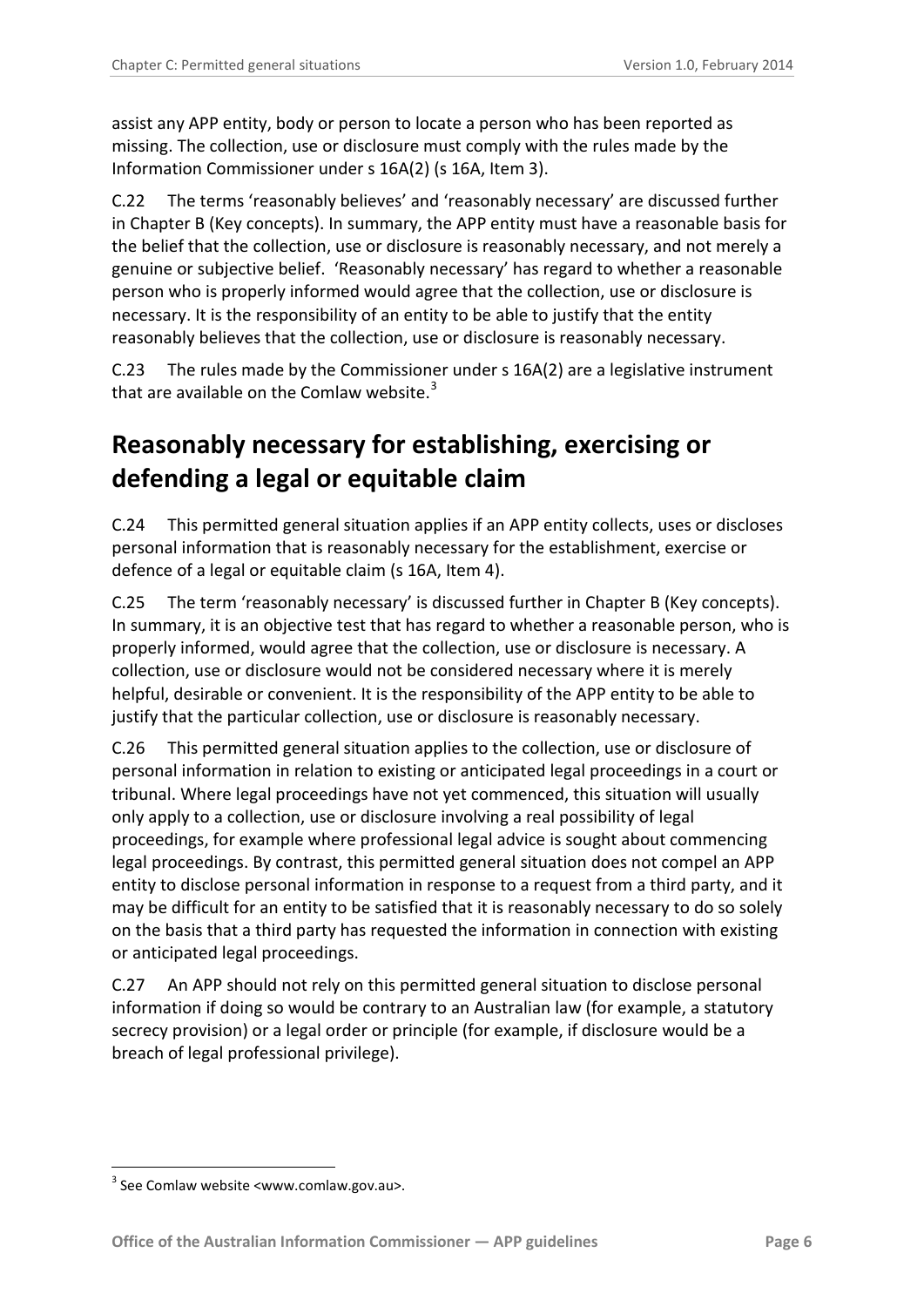# <span id="page-6-0"></span>**Reasonably necessary for a confidential alternative dispute resolution process**

C.28 This permitted general situation applies if an APP entity collects, uses or discloses personal information that is reasonably necessary for the purposes of a confidential alternative dispute resolution process (s 16A, Item 5).

C.29 The term 'reasonably necessary' is discussed further in Chapter B (Key concepts). In summary, it is an objective test that has regard to whether a reasonable person, who is properly informed, would agree that the collection, use or disclosure is necessary. A collection, use or disclosure would not be considered necessary where it is merely helpful, desirable or convenient. It is the responsibility of the APP entity to be able to justify that the particular collection, use or disclosure is reasonably necessary.

C.30 The phrase 'alternative dispute resolution process' (or ADR) is not defined in the Privacy Act. ADR covers processes, other than judicial determinations, in which an impartial person assists those in a dispute to resolve the issues between them. That person may, but is not required to, have any particular form of accreditation. Examples of ADR processes include mediation, conciliation, facilitation, expert assessment, determination, or neutral evaluation.<sup>[4](#page-5-1)</sup>

C.31 For the exception to apply, the parties to the dispute and the ADR provider must be bound by confidentiality obligations such that any personal information collected, used or disclosed for the purpose of that ADR process will not be used or disclosed for any purpose outside the ADR process, including use or disclosure in subsequent proceedings. The confidentiality obligations may be imposed through contractual agreements or legislative provisions.

C.32 This permitted general situation extends to a disclosure of personal information by an APP entity to an ADR provider, a collection, use or disclosure by an entity for the purpose of participating in the ADR, and the collection, use or disclosure by an entity in relation to a complaint of professional misconduct against an ADR practitioner.

### <span id="page-6-1"></span>**Necessary for a diplomatic or consular function or activity**

C.33 This permitted general situation applies when an agency reasonably believes that the collection, use or disclosure of personal information is necessary for the agency's diplomatic or consular functions or activities (s 16A, Item 6). This permitted general situation applies only to agencies, and not to organisations. The terms 'reasonably believes' and 'necessary' are discussed further in Chapter B (Key concepts).

C.34 The terms 'diplomatic' and 'consular' are not defined in the Privacy Act. An agency can rely on this permitted general situation only if it has diplomatic or consular functions or powers, conferred either by legislation or an executive instrument (such as the

-

<sup>4</sup> Attorney-General's Department and National Alternative Dispute Resolution Advisory Council (NADRAC), *Your Guide to Dispute Resolution*, viewed 6 February 2014, Attorney-General's Department website <www.ag.gov.au>.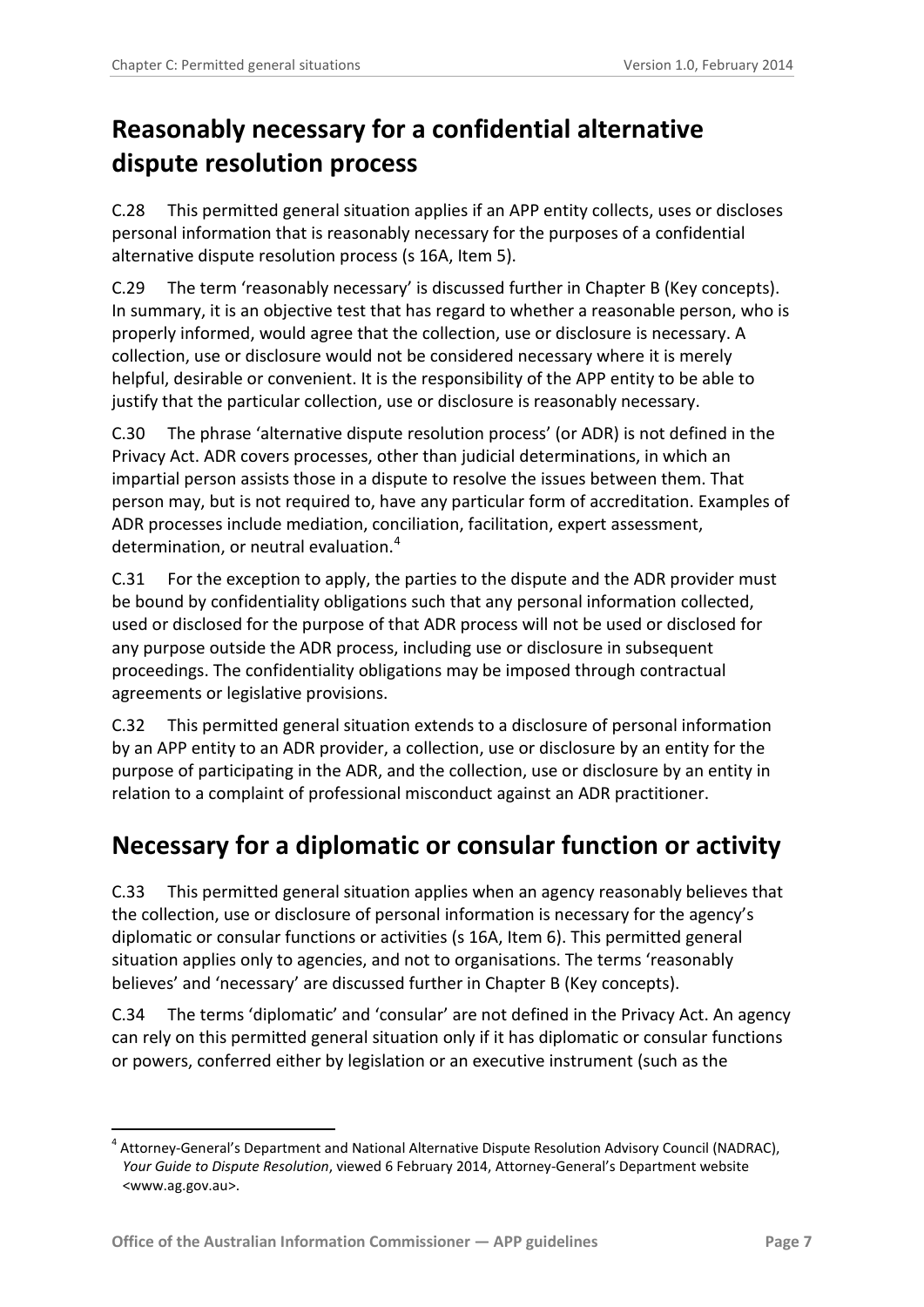Administrative Arrangements Order). The following are given as examples of when this permitted general situation might apply:

- Diplomatic functions or activities: where an agency collects, uses or discloses personal information to grant a diplomatic visa to a foreign national accredited as a member of the diplomatic staff of a mission to Australia.
- Consular functions or activities: where an agency collects, uses or discloses personal information to:
	- o assist Australian citizens who are in distress overseas, including where an Australian individual is detained or is the victim of crime, or where assistance is required with repatriation in the case of death or serious illness, or to provide assistance in response to a crisis or emergency overseas
	- $\circ$  provide information to the next of kin of an Australian individual who is overseas where, for example, the individual is seriously injured or is suffering serious physical or mental illness, and the agency considers that there are likely to be significant, serious or undesirable consequences for the individual or their next of kin if it does not disclose the personal information.

# <span id="page-7-0"></span>**Necessary for certain Defence Force activities outside Australia**

C.35 This permitted general situation applies to the collection, use or disclosure of personal information by the Defence Force, where it reasonably believes that the collection, use or disclosure is necessary for any of the following occurring outside Australia and the external Territories:

- war or warlike operations
- peacekeeping or peace enforcement
- civil aid, humanitarian assistance, medical or civil emergency or disaster relief (s 16A, Item 7).

C.36 For a discussion of 'reasonably believes' and 'necessary', see Chapter B (Key concepts).

C.37 The following are given as examples of when this permitted general situation might apply:

- War or warlike operations/peacekeeping or peace enforcement: where the Defence Force collects sensitive information, such as biometric information, about an enemy or other hostile adversary and uses and discloses this and other personal information in order to support Defence Force military operations.
- Civil aid, humanitarian assistance, medical or civil emergency or disaster relief: where the Defence Force collects sensitive information about an individual in the immediate aftermath of a natural or man-made disaster outside Australia and the